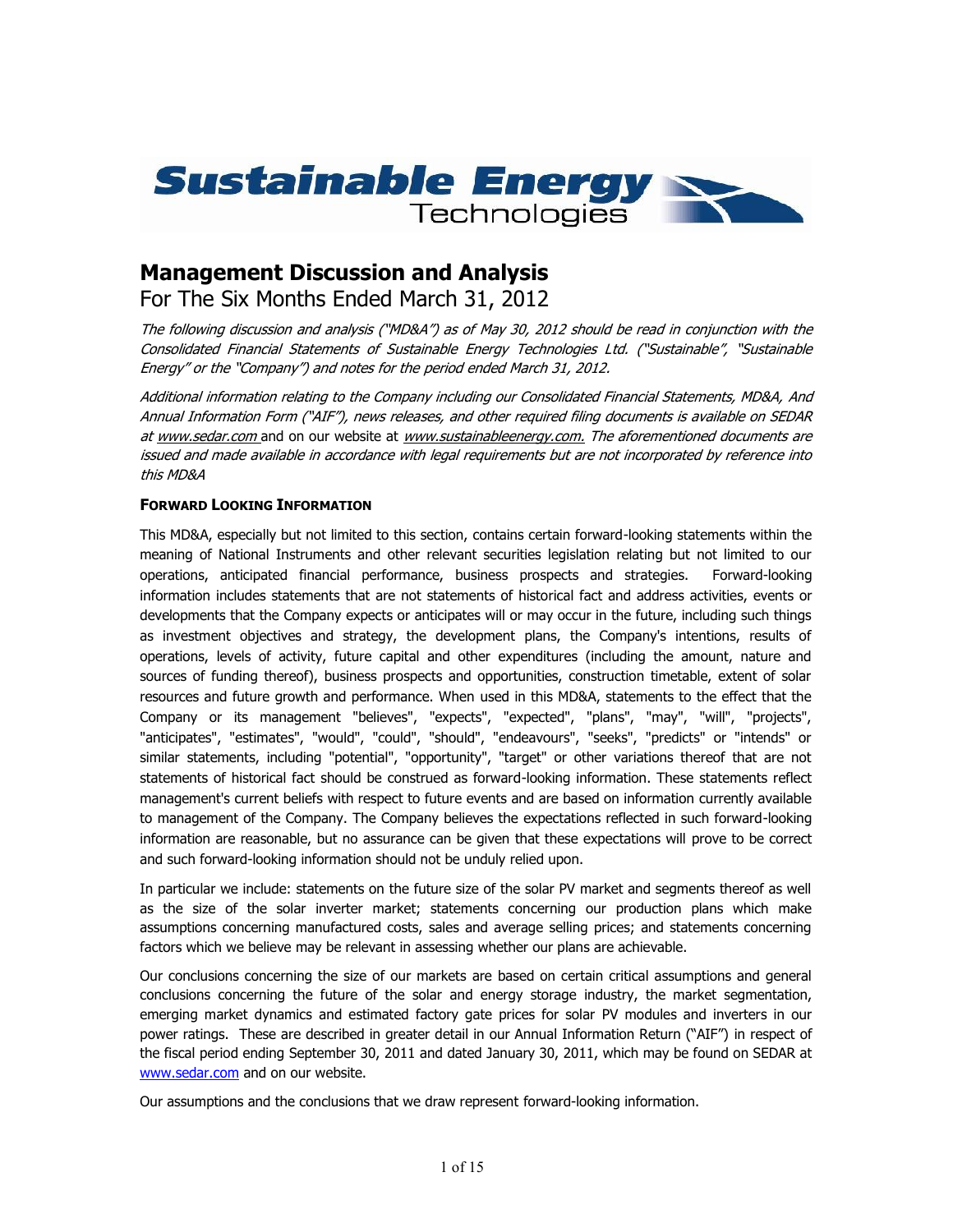While valuable in assessing our future prospects, forward-looking information is not a guarantee of future performance and involves a number of risks and uncertainties, only some of which are described herein. Many factors could cause the Company's actual results, performance or achievements, or future events or developments, to differ materially from those expressed or implied by the forward-looking information.

Should one or more of these risks or uncertainties materialize, or should assumptions underlying the forward-looking statements prove incorrect, actual results, performance or achievement may vary materially from those expressed or implied by the forward-looking information contained in this MD&A. These factors should be carefully considered and readers are cautioned not to place undue reliance on forward-looking information, which speaks only as of the date of this MD&A. All subsequent forward-looking information attributable to the Company herein is expressly qualified in their entirety by the cautionary statements contained in or referred to herein. The Company does not undertake any obligation to release publicly any revisions to forward-looking information contained in this MD&A to reflect events or circumstances that occur after the date of this MD&A or to reflect the occurrence of unanticipated events, except as may be required under applicable securities laws.

# **BUSINESS OVERVIEW: HISTORY, VISION AND STRATEGY, AND CORE BUSINESS**

A detailed overview of Sustainable Energy business, including a summary of our history, our core business and business strategy and the outlook and priorities for our business is provided in our MD&A dated January 30, 2012 for the fiscal year ended September 30, 2011 and in our Annual Information Form ("AIF") for that year. Our MD&A and AIF may be found, together with all our public documents, at www.sedar.com.

# **SIGNIFICANT NEW DEVELOPMENTS**

During the 2<sup>nd</sup> Quarter, we completed development of the 3<sup>rd</sup> generation PARALEX inverter platform. The 3<sup>rd</sup> generation inverter consolidates 4 transformers on a single core using proprietary technology (patent pending) developed in collaboration with the University of Alberta. Designated "STX" (for single transformer) the 3<sup>rd</sup> generation platform is more efficient, has a lower mass and a lower manufactured cost than the 2<sup>nd</sup> generation platform. It also sets the stage for a further round of cost reduction later this year and development of a 3-phase inverter platform for higher power ratings.

On March 22, 2012, Ontario announced new and much lower feed in tariffs as expected to reflect lower module prices across the board. Our early analysis and early customer feedback is that the prices will sustain an active market in the Province, and we are seeing an increase in demand although reduced tariffs will put pressure on labor costs and installer margins resulting in some consolidation of the business.

The Ontario market remains stalled as the Ontario Power Authority develops its responses to comments on the new rules. The Minister of Energy has committed to 50MW of microFIT installations during calendar 2012, and expectations are the final rules will be published in May 2012.

We responded to the anticipated feed in tariff reduction by creating ProFAB, a factory assembled 10kW package for ground mounted micro-FIT projects manufactured under a Sustainable Energy controlled joint venture of the same name between the Company and Steeltree Structures, an Ontario based supplier of prefabricated structural housing components.

Each ProFab system will consist of prefabricated racking and all other DC side components, including, in most cases, solar PV modules and the PARALEX inverter, which are pre-assembled and pre-certified in the factory to meet Ontario safety standards. The value of the ProFAB system lies in a material reduction in on site labor costs and reduction of logistical risks. Customer response to ProFAB has been very positive. Since announcing ProFAB on April 18 2012, we have responded to requests for quotations totaling more than \$5 million in potential orders. We expect to convert much of this interest to purchase orders as soon as the Ontario Power Authority releases the final rules for new systems.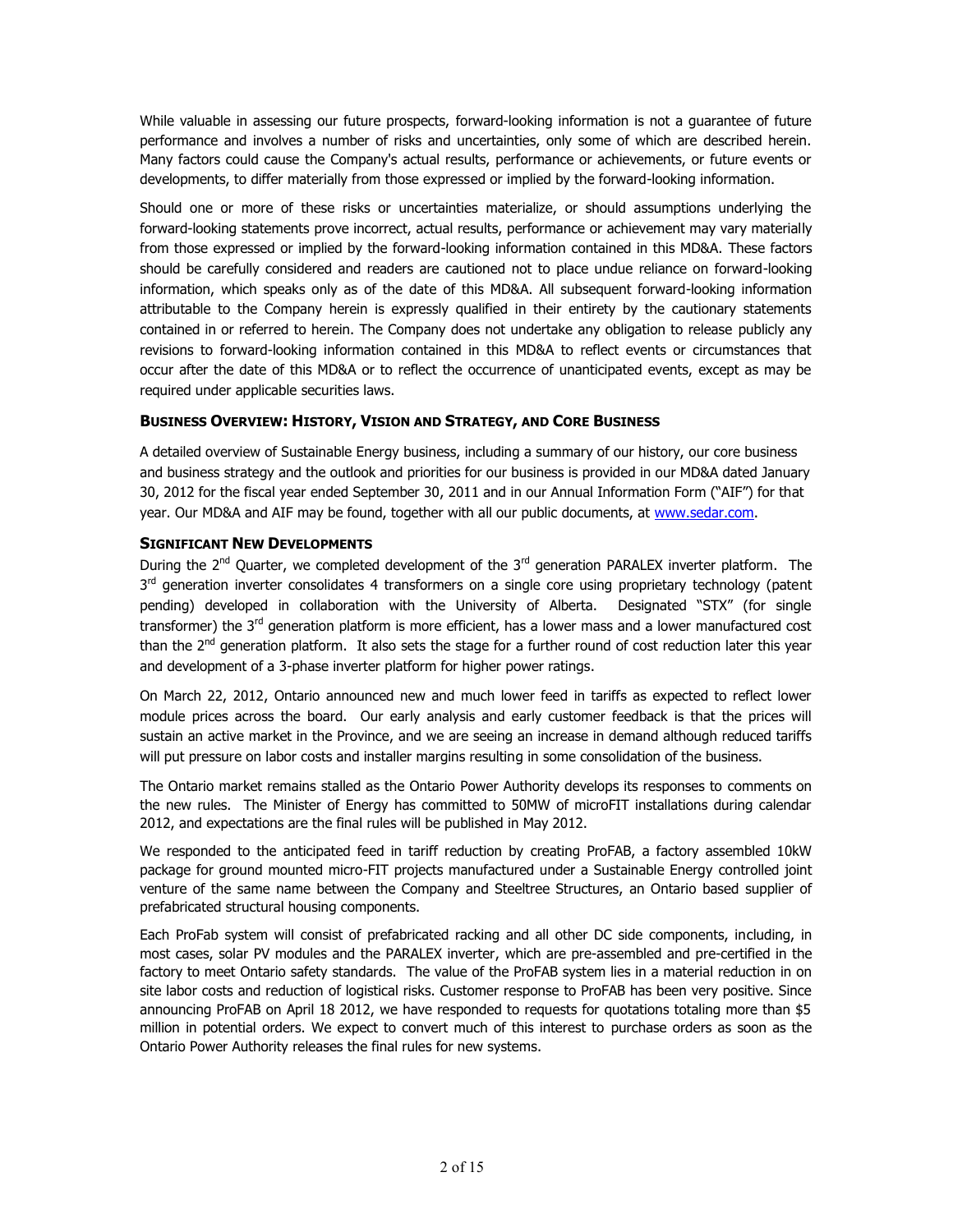On April 25, 2012, our largest customer, tenKsolar, announced a global strategic partnership with Korea's Hanwha Group for tenKsolar's high efficiency RAISWAVE solar PV system for commercial and institutional rooftops. The partnership creates a global footprint for the PARALEX enabled RAISWAVE system, which delivers up to 60% more energy per square foot. Hanwha has already begun marketing the RAISWAVE system in Japan with tenKsolar, and we are currently in the process of certifying the  $3<sup>rd</sup>$  generation PARALEX inverter for Japan. According to last month's PV Magazine, tenKsolar is projecting 100 - 150 MW in production capacity during 2013.

On May 17, 2012, the U.S. Commerce Department announced preliminary antidumping duties on the "Import of Solar Panels made with Chinese Cells." The duties range from 31% to 250% percent, depending on the manufacturer. We believe that the ruling will be positive to US based tenKsolar, which uses solar cells produced in the United States, Taiwan and Korea providing it with a non-quantifiable competitive advantage in the US market. Since the PARALEX inverter is critical to tenKsolar's cost and performance targets, the ruling should be positive to Sustainable Energy.

## **MANAGEMENT'S DISCUSSION OF OPERATIONS**

Product sales revenues for the 6 month period ending March 31 2012 were \$1,906,569 compared to \$1,704,030 for the six months in 2011 an increase of 12%. Based on customer forecasts as of today the Company is on track to generate approximately \$1.05 million in revenues during the current Quarter.

Whereas in 2011 virtually all our products were shipped to Ontario markets this has reversed with more revenue attributable to sales to tenKsolar or Stuart C Irby, its principal distributor for US markets. Year to date we have shipped 816 units under the announced Supply Contract with tenKsolar for an estimated 4,600 units.

Revenues for the 2<sup>nd</sup> Quarter were \$904,841 down from the expected \$1.1 million for the Quarter. This was due mainly to delays in shipping inverters to Stuart Irby during the final weeks of MarchWe continue to cut operations overhead. Operating costs for the 6 month period ending March 31, 2012 were 41% lower than the previous year at \$2,278,424. Operating costs for the  $2<sup>nd</sup>$  Quarter were at \$992,006, 41% less than in Q1 2012. Cash flow used in operations for the period was reduced by 68% to \$1,173,438 compared to \$3,756,014 for the same period in 2011.

The second Quarter saw completion of a year-long process where we systematically restructured operations to lower our breakeven point and to become more focused on responding to a rapidly changing competitive environment. Our business development and marketing plans have now been crystallized for success with short, mid, and long term strategic targets. Our strategy is specific to targeted customers, integrated packages and emerging technologies. Each segment is driven on its own set of metrics and managed by the executive team.

Our supply chain has been restructured to a build products based on assemblies of a series of outsourced subassemblies to allow maximum flexibility and reduce system inventory risk. A tiered partnership approach allows the company easy access to additional capacities in any growth region. The sub assembly model reduces skilled labor requirements while improving turn-time and increasing quality.

The financial investment in inventory is now properly spread throughout the supply chain allowing Sustainable Energy to execute production capabilities with significantly less up-front investment. Our operations management structure has been built with a stronger experience base in sales and operations planning to properly balance inventory and financial investment with emerging demand and product patterns. Our engineering team is now focused on market driven technology and uses expert partnerships to develop and commercialize cutting edge products.

Our investment in the tenKsolar relationship is poised to provide significant upside returns. We believe the RAISWAVE product is a significant breakthrough in the solar power delivery model as witnessed by the strategic global partnership with Korean industrial giant Hanwha Corporation.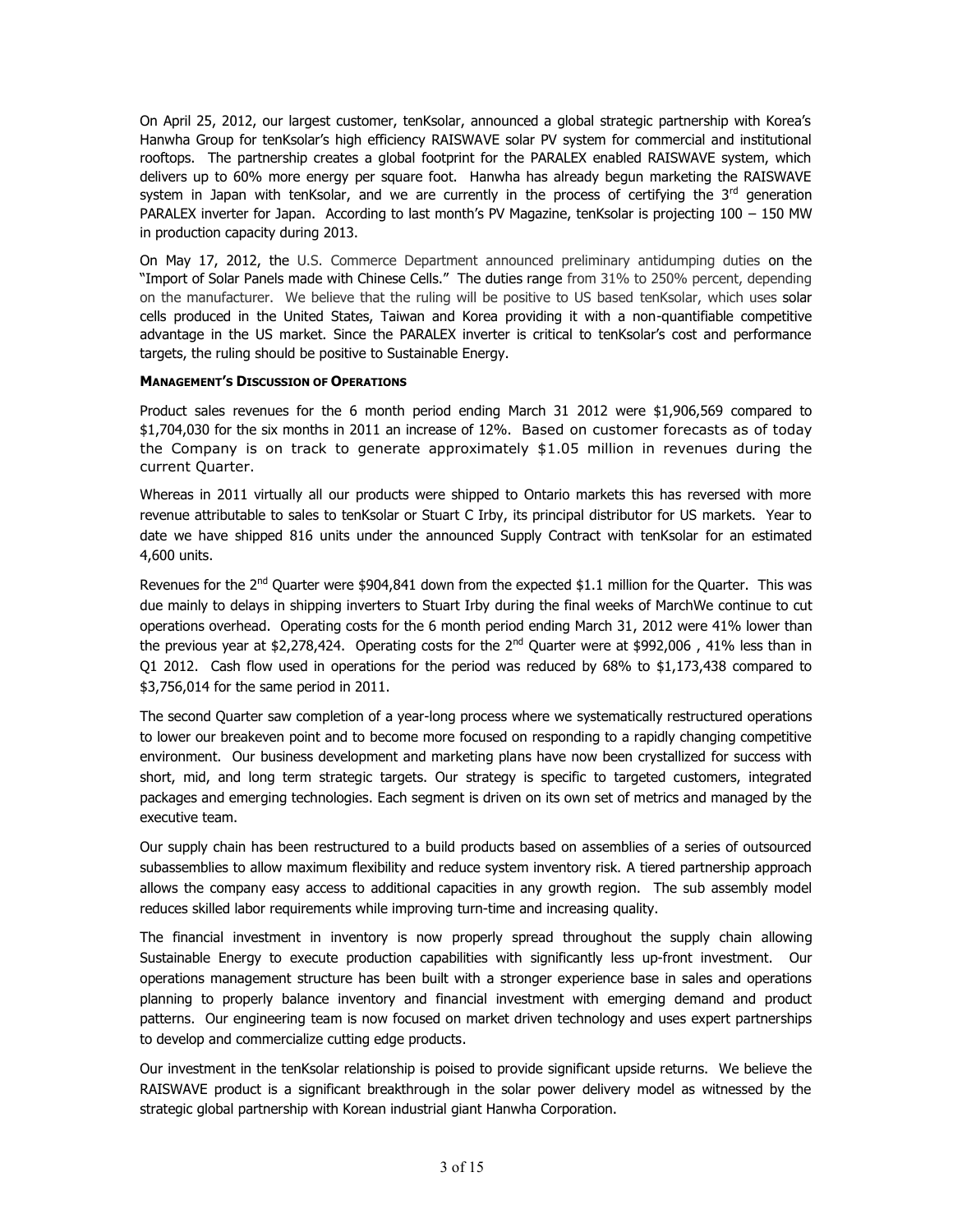With a recovery of the Ontario market, we expect sales of ProFAB to contribute much higher margins to our bottom line – a key strategic objective.

Based on customer forecasts and a maturing pipeline, we are in a position to achieve profitability within the next two Quarters. Our strategy is now very focused on building partnerships in three core areas:

- We are putting most or our resources into developing relationships where our technology leverages the technology advantages of our customers to drive higher volumes and where our partners carry the sales and first line customer support responsibilities. tenKsolar is an example of this kind of relationship.
- We are also investing resources to create relationships where our technology advantages add measurable cost, logistical or system performance driven value. ProFAB is an example.
- We are following closely the developments in the energy storage market, where we have material cost and efficiency advantages and a market ready product. We expect to put more resources behind this effort once the Company achieves profitability.

In summary, the Company is in better shape fundamentally than it has ever been. Short term liquidity remains the major risk to achieve the growth expected of the Company. We are pursuing avenues to address this situation in a difficult market without undue dilution of our shareholder equity. Although we are optimistic that we will achieve our goals, this remains the single most important risk facing the Company.

## **SUMMARY OF SIGNIFICANT ACCOUNTING POLICY CHOICES OR CHANGES UNDER IFRS**

The Company's significant accounting policies have been disclosed in note 4 of the condensed consolidated financial statements.

As disclosed in note 2 to the March 31, 2012 condensed interim consolidated financial statements, the financial statements represent the Company's presentation of the financial performance and financial position under IFRS for the period ended March 31, 2012 in conjunction with the Company's annual consolidated audited financial statements issued under IFRS as at and for the year ended September 30, 2011. As a result, the interim condensed consolidated financial statements have been prepared in accordance with IFRS 1, First-time Adoption of International Financial Reporting Standards and with IAS 34, Interim Financial Reporting, as issued by the IASB. Previously, the Company prepared its interim and annual consolidated financial statements in accordance with Canadian GAAP.

IFRS 1 requires the presentation of comparative information as at the October 1, 2010 transition date and subsequent comparative periods as well as the consistent and retrospective application of IFRS accounting policies. Note 24 to the condensed interim consolidated financial statements provide information about the transition from pre-transition GAAP to IFRS.

The most significant impacts of IFRS upon conversion were within the areas of share-based payments, and foreign currency translation. The effects and adjustments required to the Company's statement of financial position as a result of the transition to IFRS are discussed below.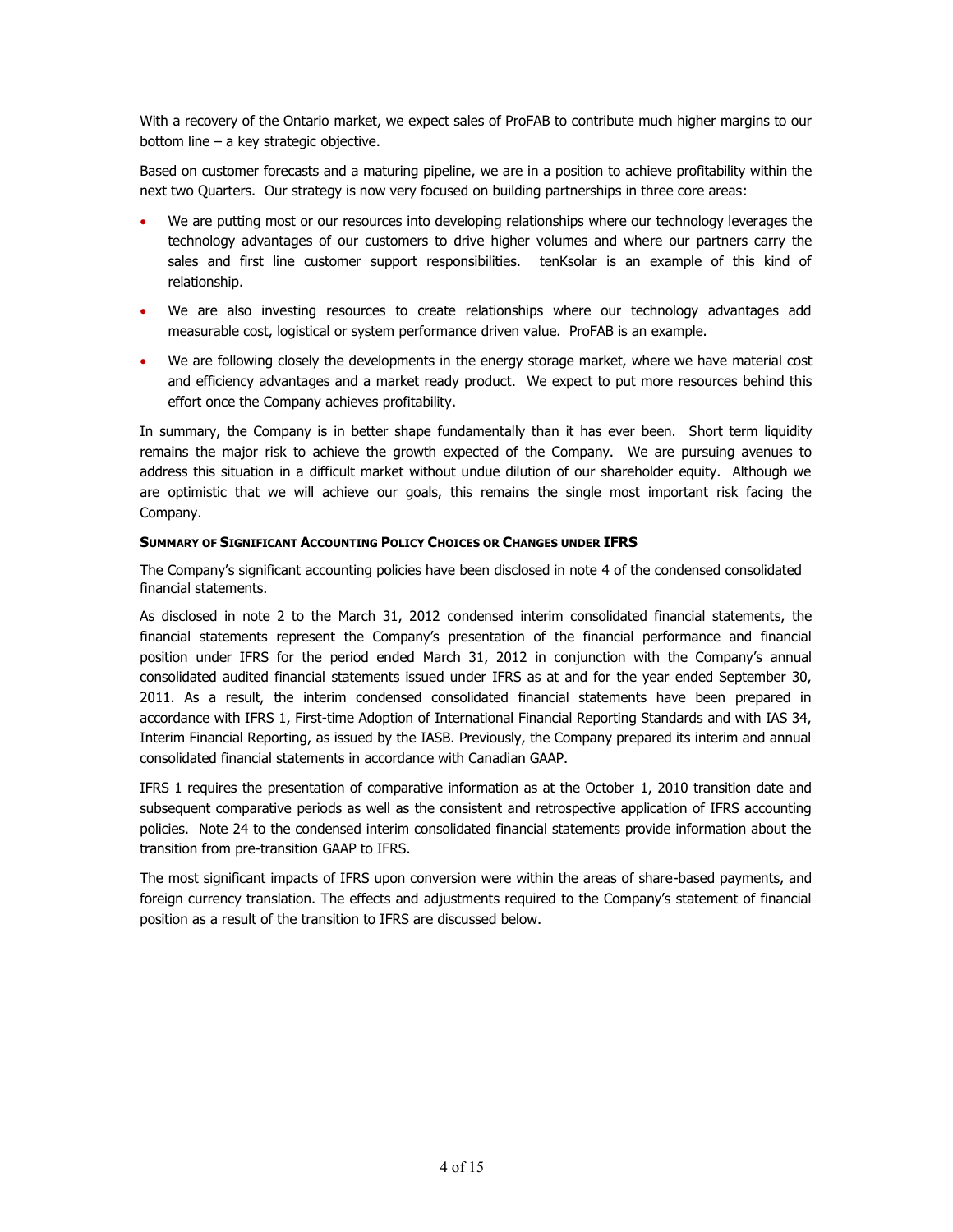|                                    | <b>Accounting Policy</b><br><b>Difference</b>                                                                                                                                                                                                                                                                                                                                                                                                                                                                                                                                                                                                                                                                                                                                                                                                                                                  | October 1, 2010<br><b>Balance Sheet Impact</b>                                                                                                                                                                                                                                                                                                                                                                                                                                                                                         | September 30, 2011<br><b>Balance Sheet Impact</b>                                                                                                                                                                                                                           |
|------------------------------------|------------------------------------------------------------------------------------------------------------------------------------------------------------------------------------------------------------------------------------------------------------------------------------------------------------------------------------------------------------------------------------------------------------------------------------------------------------------------------------------------------------------------------------------------------------------------------------------------------------------------------------------------------------------------------------------------------------------------------------------------------------------------------------------------------------------------------------------------------------------------------------------------|----------------------------------------------------------------------------------------------------------------------------------------------------------------------------------------------------------------------------------------------------------------------------------------------------------------------------------------------------------------------------------------------------------------------------------------------------------------------------------------------------------------------------------------|-----------------------------------------------------------------------------------------------------------------------------------------------------------------------------------------------------------------------------------------------------------------------------|
| Share-Based<br>Payments            | IFRS does not permit the<br>recognition of the expense<br>associated with share-based<br>payments to be recognized on<br>a straight-line basis as was<br>permitted under Canadian<br>GAAP.<br>Instead IFRS requires<br>forfeitures be estimated and<br>recognized on the grant date<br>and revised prospectively in<br>subsequent periods for actual<br>experiences; while under<br>Canadian GAAP forfeitures of<br>awards could be recognized as<br>they occurred.                                                                                                                                                                                                                                                                                                                                                                                                                            | Under IFRS 1, an entity has the<br>option to apply IFRS 2 only to<br>equity instruments granted after<br>November 7, 2002 and which are<br>unvested as at January 1, 2010.<br>The Company applied this<br>elective exemption upon<br>adoption to IFRS on January1,<br>2010.<br>The application of IFRS 2 for<br>stock-based payments for<br>unvested equity instruments as<br>at October 1, 2010 was a<br>\$286,257 increase to the share<br>based payment reserve and a<br>corresponding decrease to deficit<br>as at October 1, 2010 | The application of IFRS 2<br>during the 2011 fiscal year-<br>end resulted in a \$96,557<br>decrease in share payment<br>reserve and a \$96,557<br>increase to the net loss for<br>the year and deficit as at<br>September 30, 2011                                          |
| Foreign<br>Currency<br>Translation | Under IAS 21, 'The Effects of<br>Changes in Foreign Exchange<br>Rates', an entity's functional<br>currency is the currency of the<br>primary economic environment<br>in which it operates.<br>The functional currency for the<br>Company's foreign operation is<br>translated to Canadian Dollars<br>on consolidation using the<br>current method whereby all<br>assets and liabilities are<br>translated at the closing rate at<br>the end of the reporting period.<br>Under Canadian GAAP, the<br>Company classified its foreign<br>operations as integrated<br>foreign operations and used<br>the temporal method of<br>translation whereby monetary<br>items on the balance sheet<br>were translated at the<br>prevailing exchange rate at the<br>end of the reporting period and<br>nonmonetary items were<br>translated at the exchange<br>rates prevailing at the<br>transaction dates. | Under IFRS 1, an entity has the<br>option to deem the cumulative<br>translation gains or losses at the<br>date of transition to IFRS to be<br>zero.<br>The Company applied the<br>elective exemption upon<br>adoption to IFRS. As a result a<br>\$571,990 decrease to deficit at<br>October 1, 2010 and a<br>corresponding decrease of<br>\$569,921 to development costs<br>and \$2,069 to capital assets were<br>recorded to restate opening<br>deficit for cumulative translation<br>losses as at October 1, 2010.                   | The application of IAS 21<br>during the 2011 fiscal year-<br>end decrease in development<br>costs of \$477,010, \$2,315<br>decrease capital assets,<br>\$307,419 decrease in the<br>deficit, and negative<br>\$171,906 addition to foreign<br>currency translation reserve. |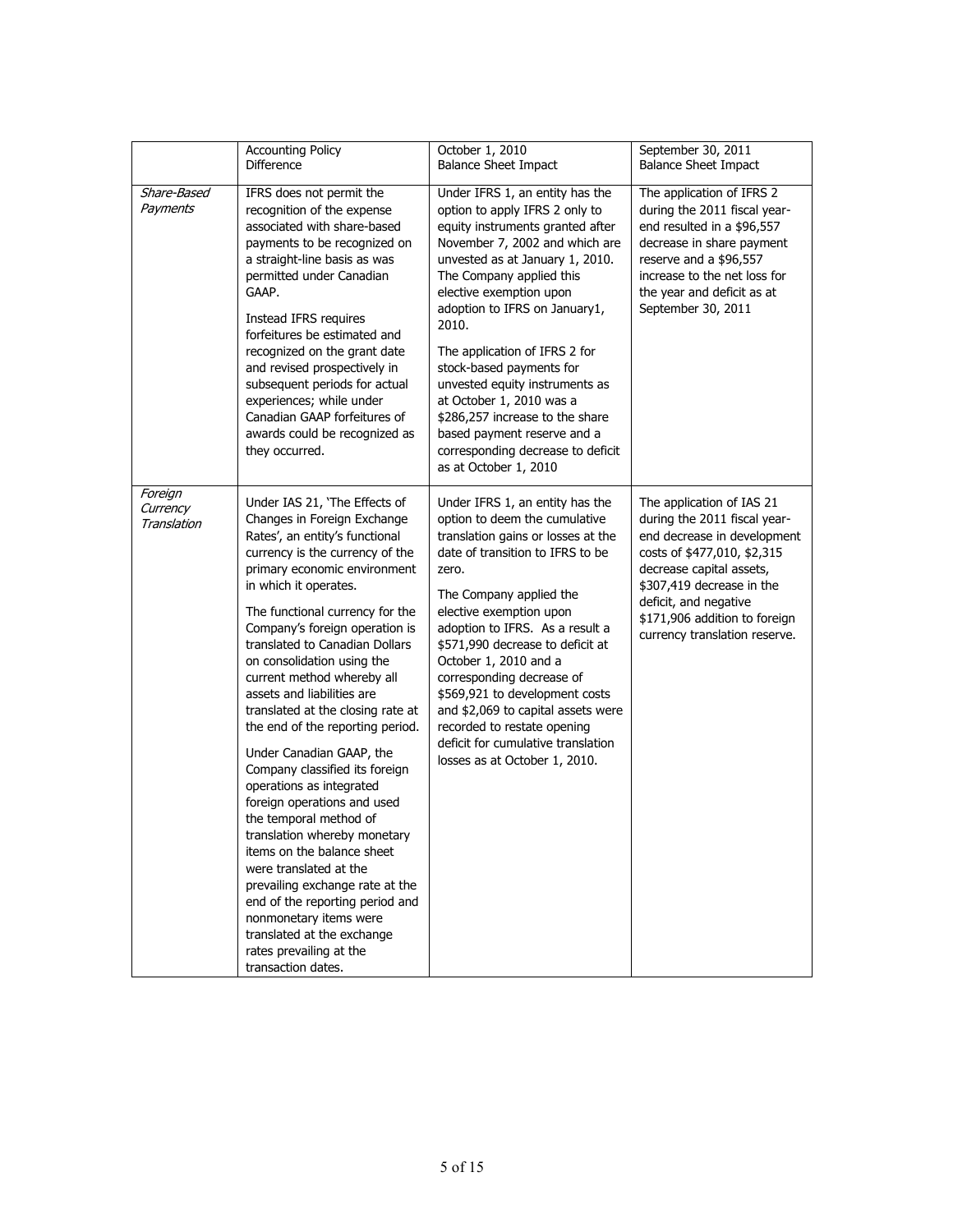## *MANAGEMENT DISCUSSION OF FINANCIAL RESULTS*

The Company's significant accounting policies have been disclosed in Note 4 of the condensed interim consolidated financial statements.

#### *Net loss and comprehensive Loss*

The Company reduced its Net Loss for the quarter ended March 31, 2012 by \$659,537 (34% to \$1,256,493 from \$1,916,030 for the quarter ended March 31, 2011. Adjusting non-cash items the Net Loss for the 2<sup>nd</sup> Quarter was \$811,101 by comparison to \$1,648,660 for the Quarter in 2011. The Net Loss for the six months ended March 31, 2012 was \$2,826,568 compared to \$4,479,144 at March 31, 2011, a decrease of \$1,652,576 (37%). Adjusting for non-cash items the Net Loss at March 31, 2012 was \$1,863,172 compared to \$3,447,479 in 2011, a decrease of \$1,584,307 (46%).

## *Revenue and Gross Margin*

Revenues for the quarter ended March 31, 2012 were \$904,841 compared to \$724,549 for 2011 and increase of 25%. Revenues for the six months ended March 31, 2012 were \$1,906,569 compared to \$ 1,704,030 for the six months in 2011 an increase of 12%.Whereas 68% of sales in 2011 were for domestic markets 81% of sales for 2012 were for export markets.

Total costs of sales for the quarter ended March 31, 2012 were \$724,412 to yield an overall gross margin of \$180,429 or 20% of total revenues. Cost of sales for the six months ended March 31, 2012 were \$1,491,317 to yield a gross margin of \$415,252 or 22% of total revenues. Margins fluctuate from month to month based on utilization of component inventory. Also sales revenues included revenues on the resale of solar PV modules reducing the average margins. As noted earlier, we expect margins to improve as we continue to reduce the cost of the inverter product through technological change and the realization of higher operating efficiencies under the restructured supply chain and manufacturing model.

# *Operating Costs*

During the 6 months ended March 31 2012 we continued to cut fixed operating costs

- We reduced engineering and product development costs by \$26,250 from \$402,162 for the six months ended March 31, 2011 to \$375,912 for the six months ended March 31, 2012. The savings in the 2<sup>nd</sup> Quarter ended March 31, 2012 was \$112,818 compared to the same period in 2011. The savings reflects completion of the core product platform and a shift in the engineering focus to product support and product cost reduction.
- We reduced manufacturing and related operating costs from \$852,235 for the six months ended March 31, 2011to \$584,368 for the six months ended March 31, 2012. The savings for the 2<sup>nd</sup> Quarter ended March 31, 2012 was \$62,393 compared to the same period in 2011.
- We reduced general and administrative costs including stock based compensation by \$456,989 from \$1,424,179 for the six months ended March 31, 2011 to \$967,190 for six months ended March 31, 2012. The reduction for the second quarter ended March 31, 2012 was \$99,236. General and administrative ("G&A") expense consists primarily of salaries, benefits and overhead expenses including those related to corporate maintenance charges, occupancy, professional fees investor relations fees and travel for all personnel.
- We reduced our investment in sales and marketing by \$843,149 to \$350,954 for the six months ended March 31, 2012 compared to \$1,194,103 for the same period in 2011. The reduction in the second quarter ended March 31, 2012 was \$432,964 compared to the same period in 2011.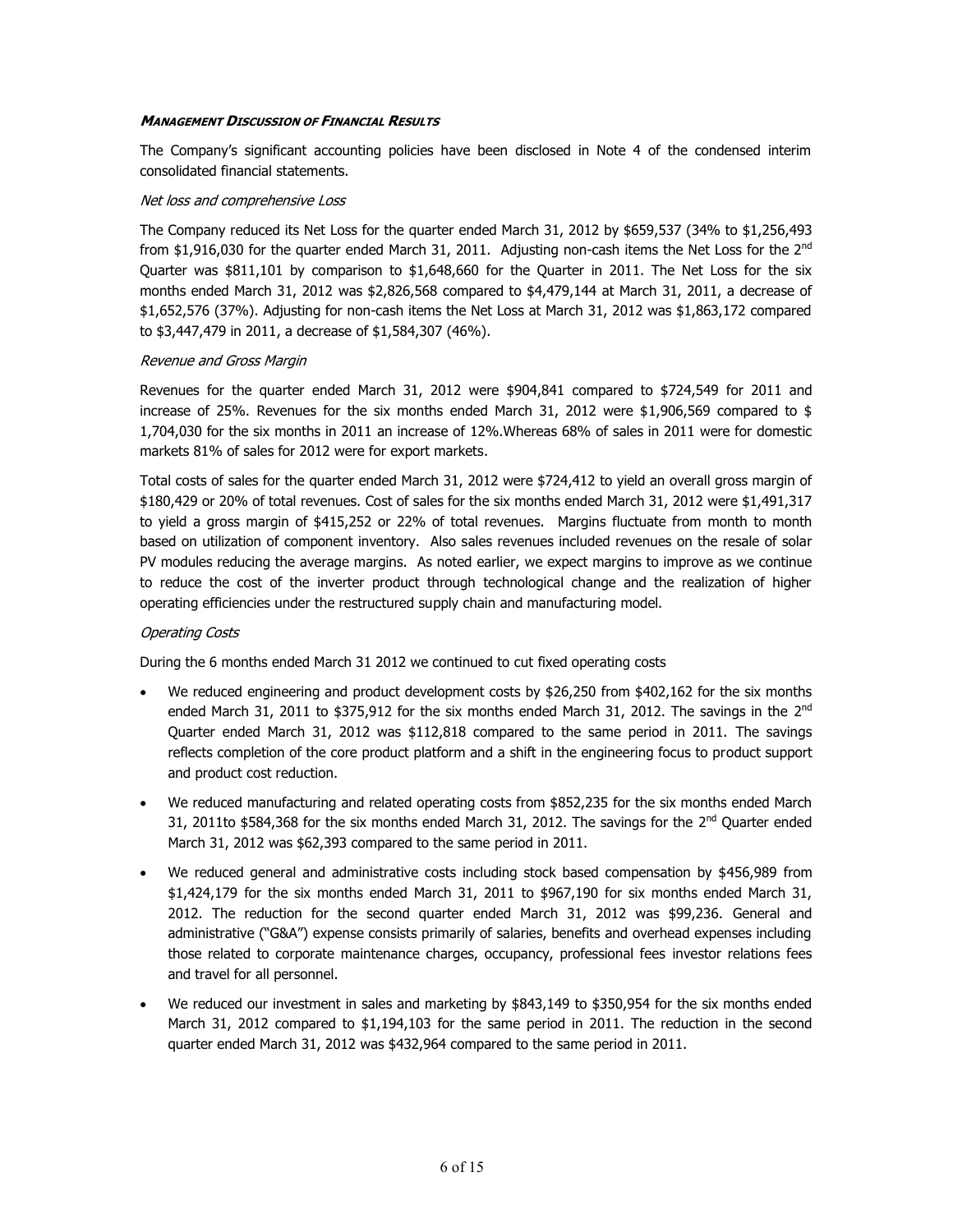# *Amortization*

Amortization of development costs was \$95,263 for the six months ended March 31, 2012 compared to \$93,998 in the same period in2011. The amortization of capital assets for the six months ended March 31, 2012 was \$64,891 compared with \$90,566 for 2011.

# **Financial Costs**

Most of the financial costs recognized in the year are non-cash, in that the cost is accrued, but is not paid. Non cash interest reported in respect of the Energy Northwest Obligation was \$127,211 for the six months ended March 31, 2012. There is not agreement on whether interest should be compounded or calculated on a simple interest basis. Although we have legal advice that the interest payable is calculated as simple interest, the matter is not entirely free from doubt and we have chosen to show the higher amount until the issue is resolved and this does not reflect an acknowledgement on our part that the higher amount is payable.

Calculated on a simple interest basis, the interest accrual to Energy Northwest would have been \$13,354 for the six months. Calculated on a simple interest basis, the current amount owing to Energy Northwest at March 31, 2012was approximately \$505,359 by comparison to \$1,396,920 if interest is compounded.

In addition, Energy Northwest is entitled to a royalty equal to 1% of revenues realized by SEL in respect of the sale of products incorporating the intellectual property developed under the agreement. SEL has licensed the intellectual property to SES and STGLP in exchange for a royalty equal to 4% of gross sales revenues realized by them. SEL does not however have product sales and no royalty is accrued. Were a royalty to be accrued it would represent 0.04% of gross sales realized by the Company.

Dividends accreted on the First Preferred Shares were converted to common shares on the conversion of Series 7 Class B Preferred shares during the six months. This conversion amounted to \$2,659 and was charged to financing costs.

Accounting standards require that the Company treat the several series of First Preferred Shares as debt, since there is an obligation to redeem the First Preferred Shares in cash 5 years after the date of issue. The amount of debt recognized on the balance sheet is determined by discounting the estimated payment of dividends and principal at a rate that reflects the yield that one might expect for a 5 year, 8% term preferred share issued by the Company without a conversion feature.

# *Foreign Exchange*

Our contract manufacturing is priced in U.S. dollars, as is the custom in the electronics industry but our sales are priced in Canadian dollars, Euros and US dollars. As a result we are exposed to fluctuations in the Canadian dollar value relative to the U.S. dollar and the Euro. We do not hedge these exchange risks and have no plans to do so until our volumes are more stable.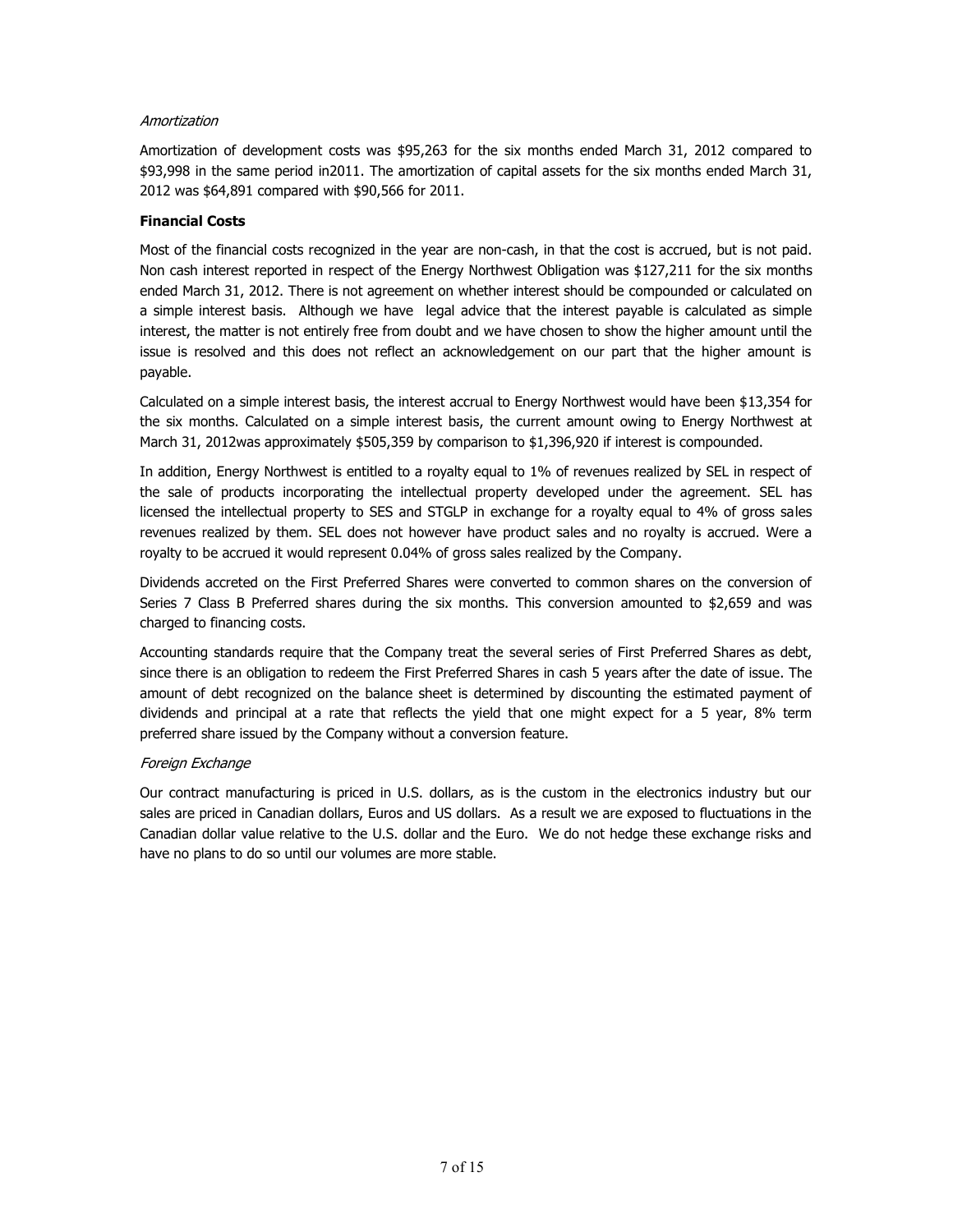# *Summary of Quarterly Results*

As at March 31, 2012:

|                        |               | 2012        | 2011       |             |             | 2010        |             |                  |
|------------------------|---------------|-------------|------------|-------------|-------------|-------------|-------------|------------------|
|                        | Qtr 2         | Qtr 1       | Qtr 4      | Qtr 3       | Qtr 2       | Qtr 1       | Qtr 4       | Qtr 3            |
| Revenues               | 904,883       | 1,021,225   | 2,902,766  | 1,135,015   | 725,016     | 1,003,296   | 737,968     | 829,667          |
| Net (loss)             | (1, 180, 494) | (1,570,074) | (720, 037) | (1,749,445) | (2,044,125) | (2,602,712) | (2,667,639) | (2,781,0)<br>96) |
| Per share<br>– basic   | (0.01)        | (0.01)      | (0.01)     | (0.01)      | (0.01)      | (0.01)      | (0.01)      | (0.02)           |
| Per share<br>- diluted | (0.01)        | (0.01)      | (0.01)     | (0.01)      | (0.01)      | (0.01)      | (0.01)      | (0.02)           |

\*Only Q1 and Q2 2012 are calculated under IFRS. The remaining quarters are calculated under Canadian GAAP

## *Summary of Annual Information*

|                         | 2012         | 2011          | 2010          |
|-------------------------|--------------|---------------|---------------|
|                         |              |               |               |
| Revenues and Gains      | 1,916,620    | 5,766,093     | 2,140,320     |
| Net (loss)              | (2,684,082)  | (7, 116, 319) | (11, 226, 32) |
| Per share $-$ basic     | (0.01)       | (0.04)        | (0.07)        |
| Per share - diluted     | (0.01)       | (0.04)        | (0.07)        |
| <b>Total assets</b>     | 6,082,253    | 7,400,018     | 7,525,423     |
| Non-current liabilities | $\mathbf{0}$ | 0             | $\mathbf 0$   |
| Declared dividends      | 0            | 0             | $\mathbf{0}$  |

The 2012 revenue (representing six months) is comprised of \$1,906,569 product sales and \$10,051 interest and other revenue. The 2011 revenue (representing 4 Quarters) is comprised of \$3,867,910 product sales, \$1,887,074 gain on preferred shares and \$11,109 interest and other revenue.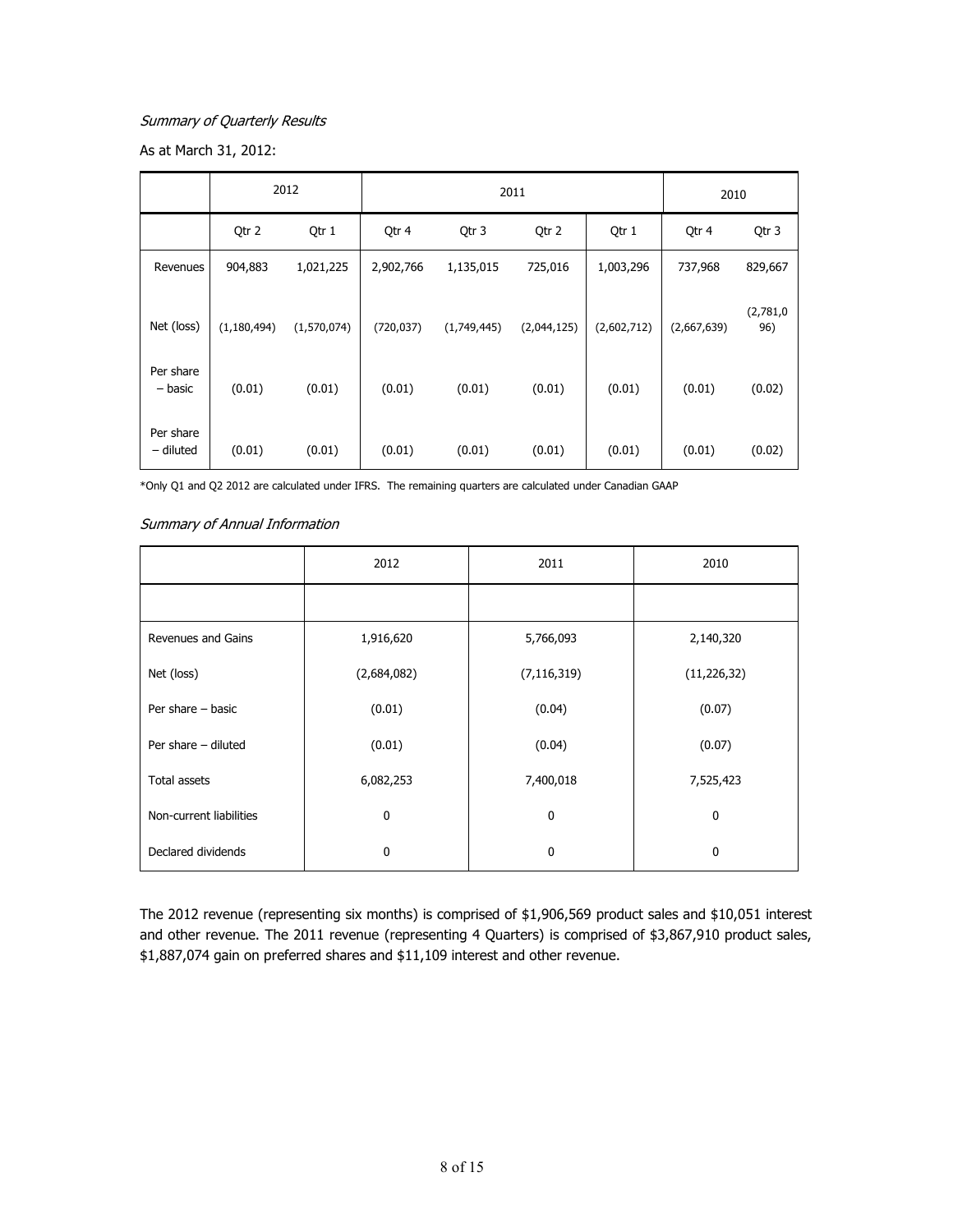# *Summary of expenses*

The following tables set forth the breakdown of the major components of the various departments within the Company.

# *Product development*

|                          | 2012    | Fiscal 2011 | Fiscal 2010 |
|--------------------------|---------|-------------|-------------|
| Salaries and consultants | 221,766 | 489,167     | 859,065     |
| Consumables              | 19,065  | 105,624     | 648,197     |
| Travel                   | 9,258   | 12,261      | 31,538      |
| Other                    | 30,560  | 130,696     | 64,555      |
| Amortization             | 95,263  |             |             |
| Total                    | 275,912 | 737,748     | 1,603,355   |

\*Only 2012 is calculated under IFRS and represents the six month period ended March 31, 2012. Fiscal 2011 and 2012 are calculated under Canadian GAAP

# *Operations*

|                          | 2012    | Fiscal 2011 | Fiscal 2010 |
|--------------------------|---------|-------------|-------------|
| Salaries and consultants | 425,442 | 947,369     | 1,272,858   |
| Consumables              | 22,540  | 21,844      | 111,037     |
| Travel                   | 5,333   | 59,430      | 129,074     |
| Freight and storage      | 105,070 | 403,939     | 520,285     |
| Other                    | 25,983  | 171,671     | 154,900     |
| Total                    | 584,368 | 1,604,253   | 2,188,783   |

\*Only 2012 is calculated under IFRS and represents the six month period ended March 31, 2012. Fiscal 2011 and 2012 are calculated under Canadian GAAP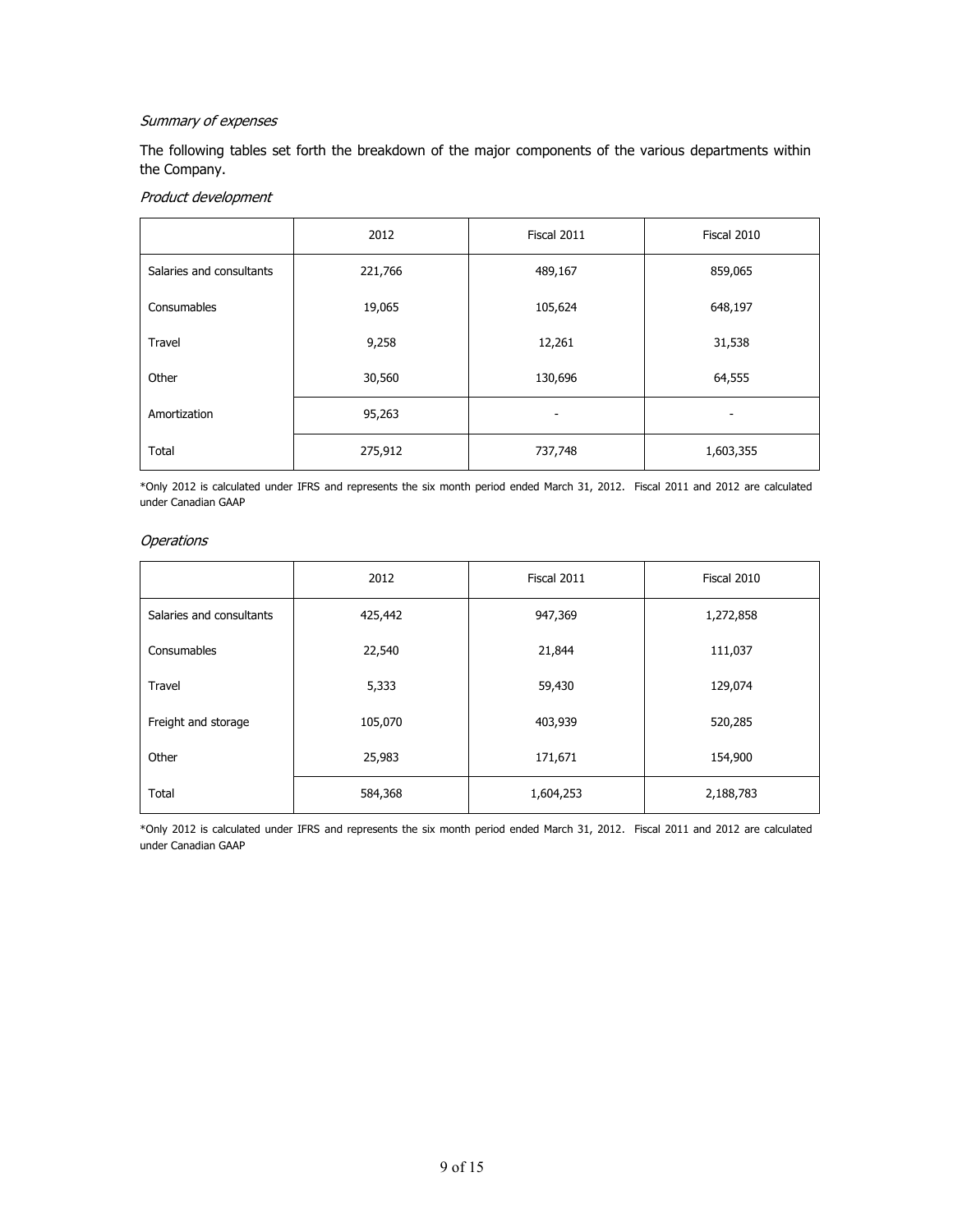#### *Sales and marketing*

|                          | 2012    | Fiscal 2011 | Fiscal 2010 |
|--------------------------|---------|-------------|-------------|
| Salaries and consultants | 216,465 | 1,184,809   | 610,622     |
| Travel                   | 23,990  | 182,794     | 358,893     |
| Marketing                | 62,447  | 408,787     | 563,006     |
| Other                    | 48,052  | 198,516     | 4,790       |
| Total                    | 350,954 | 1,974,907   | 1,537,312   |

\*Only 2012 is calculated under IFRS and represents the six month period ended March 31, 2012. Fiscal 2011 and 2012 are calculated under Canadian GAAP

#### *General and administration*

|                          | 2012    | Fiscal 2011 | Fiscal 2010 |
|--------------------------|---------|-------------|-------------|
| Salaries and consultants | 191,785 | 912,144     | 1,409,876   |
| Stock based compensation | 45,484  | 393,483     | 474,650     |
| Travel                   | 15,850  | 80,659      | 331,665     |
| Bad debts                |         | 237,254     | 1,598       |
| Rent                     | 134,624 | 279,332     | 234,621     |
| Audit & accounting fees  | 188,348 | 102,000     | 130,476     |
| Patent attorney fees     |         | 113,115     | 28,450      |
| Legal fees for financing | 35,944  | 85,381      | 74,865      |
| Other professional fees  |         | 33,750      | 98,301      |
| Other                    | 290,264 | 223,073     | 480,426     |
| Amortization             | 64,891  |             |             |
| Total                    | 967,190 | 2,460,191   | 3,311,009   |

\*Only 2012 is calculated under IFRS and represents the six month period ended March 31, 2012. Fiscal 2011 and 2012 are calculated under Canadian GAAP

# *Cash Flow Used in Operations*

Cash flow used in operations for the six months ended March 31, 2012 was \$1,173,438 compared to \$3,756,014 for the same period in 2011 a reduction of 68%. Revenues increased \$202,539 while gross margin decreased \$9,948 for the six months ended March 31, 2011.Revenues for the three months ended March 31, 2012 were \$904,481 compared to \$ 724,549 in 2011 and the gross margin was \$180,429 compared to \$50,2814 in 2011.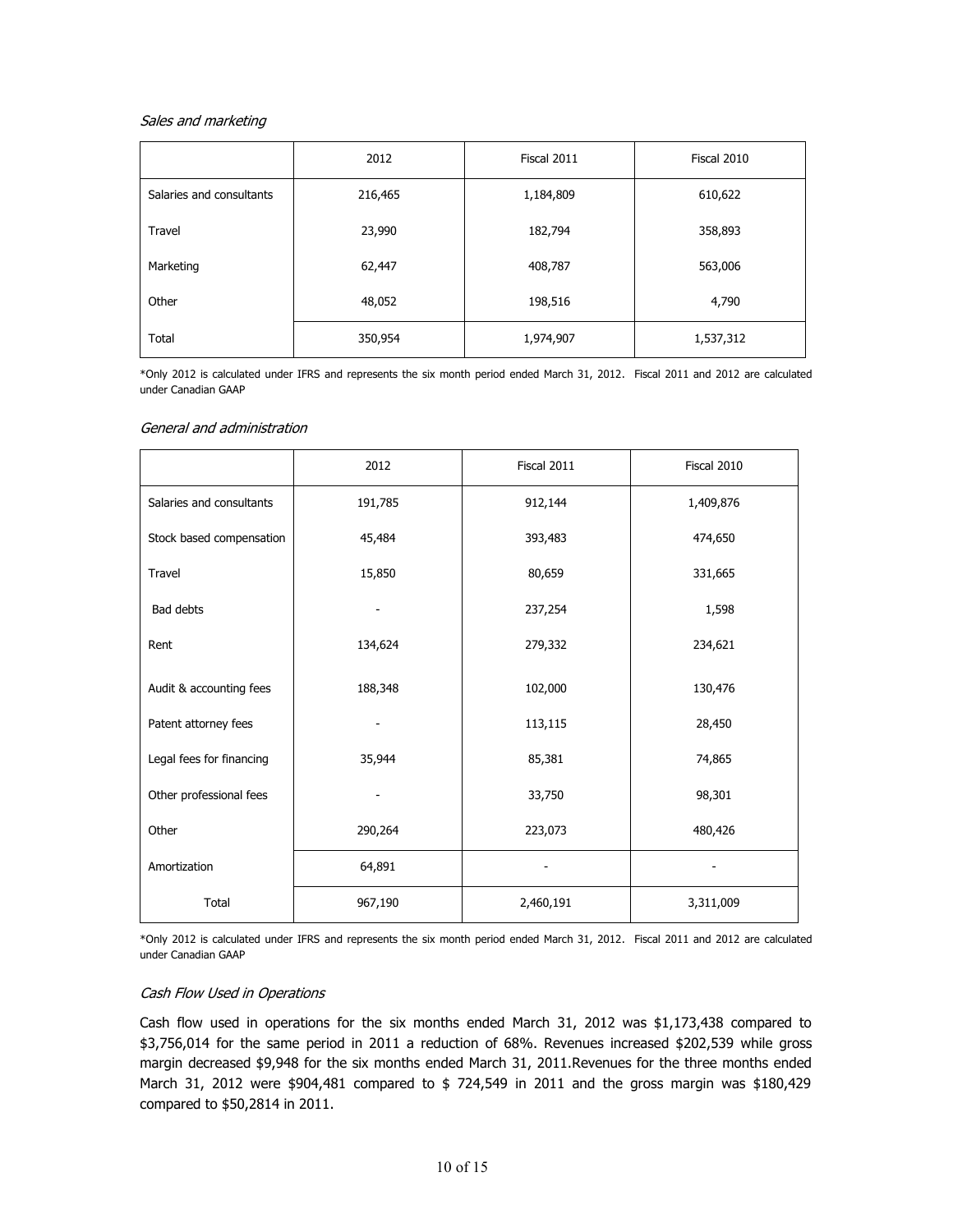## *Liquidity and Capital Resources*

Liquidity, as measured by working capital, was \$1,519,214 at March 31, 2012 by comparison to \$1,970,327 at September 30, 2011. The components comprise cash and cash equivalents of \$189,522 finished product inventory totaling \$700,736 component inventory totaling \$2,593,077, prepaid expenses and deposits in the amount of \$82,775 which are mainly with component suppliers and accounts receivables and advances in the amount of \$1,165,520. Accounts payable and accrued liabilities at March 31, 2012 were \$1,434,032 down from \$1,641,421 at September 30, 2011. These are mainly owing to suppliers of components and sub-assemblies.

With support from Doughty Hanson in the form of a Standby Equity Commitment the Company has secured an operating line with HSBC Canada in the amount of \$1.5 million. As of March 31, 2012 the Company's operating line was \$1,499,000**.** The loan is subject to certain covenants, including covenants to maintain certain financial ratios. There is uncertainty concerning the calculating the ratios and the Company was not in compliance on March 31 2012 but this has been waived by HSBC. The Company is negotiating clarification of certain ratios and changes as required to ensure compliance.

The Company secured a second Standby Equity Commitment with Doughty Hanson for \$1,500,000 in October 2011. At this time there have been 50,000 Series 11 Preferred shares and 50,000 Series 12 Preferred Shares issued for total draw-downs of \$1,000,000 Each Series matures five years and one day after issuance. The Company issued 6,347,826 additional warrants as compensation for the Standby Equity Commitment at a price of \$0.115 per share for a period of one year. The Series 11 Preferred shares are convertible at \$0.115. In approving the issue the TSX Venture Exchange requires that The Series 12 Preferred Shares be convertible at \$0.10 unless the Company takes action to enable it to consolidate its share capital on a 1:10 basis before December 31 2012 in which event they are convertible at \$0.08 per share.

The Company will seek authority at the next Annual General and Special Meeting of the Shareholders to make the consolidation if it determines at the time it is in the best interests of the Company to do so. This will not necessarily lead to consolidation as there are other options to compensate Doughty Hanson for the higher exercise price in the event the consolidation does not take place. The Company does believe that it may be in the best interests to effect a consolidation of the shares in the future in order to expand the shareholder base in other markets but also understands the pitfalls of a consolidation if it is not executed properly and under the right circumstances.

We have \$2,593,077 in component inventory all of which we expect to use in manufacturing. This represents long lead time inventory committed to prior to the slowdown in Ontario and based on forecast demand published by the Ontario Power Authority at the time. The component inventory paid for except for an amount of \$129,550 which we intend to retire fully before the end of the year. We have \$700,736 in finished product inventory which we expect to be able to sell at current market prices in excess of this amount.

# *Off Balance Sheet Items*

The Company has no off-balance sheet financial commitments other than the commitments for operating leases for premises and equipment, which have been disclosed in the notes to the financial statements.

#### *Related Party Transactions*

Other than as disclosed elsewhere in the consolidated financial statements, the Company had the following related party transaction: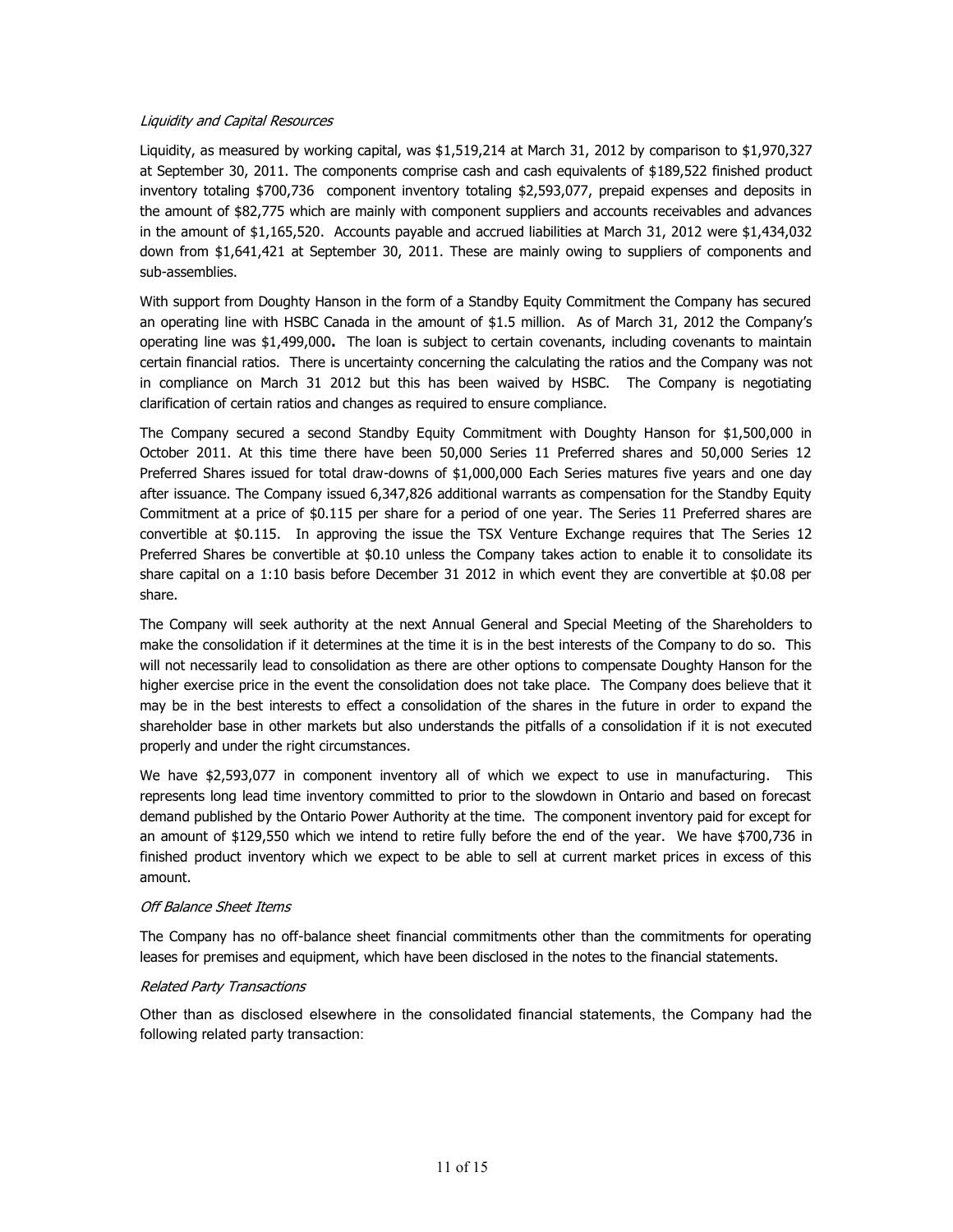Included in general and administration expenses is remuneration and fees for key management personnel and directors. For the three month and six month period ending March 31, 2012, the Company has expensed \$143,016 and \$290,058 respectively as salary and \$7,223 and \$24,588 respectively as salary based compensation.

Revenue and expense transactions are in the normal course of operations and have been valued in these consolidated financial statements at fair value.

## *Disclosure of Outstanding Share Data*

As at May 30, 2012, 206,355,809 common shares and 976,586 First Preferred Shares convertible at the option of the holder into 69,280,778 common shares were outstanding. In addition, common share purchase warrants, representing the right to acquire 22,192,000 common shares at an exercise price of \$0.30 per share were issued and outstanding. Common share purchase warrants representing the right to acquire 8,096,429 common shares at \$0.20 were issued and are outstanding as of the date hereof. Also, 1,063,500 warrants at \$0.14 and additional warrants to acquire 6,347,826 common shares at \$.0115 were issued and are outstanding. As of May 30, 2012, the Company had employee stock options outstanding entitling the holders thereof to acquire up to 16,968,724 common shares of which 11,406,224 options to acquire common shares had vested. The weighted average exercise price of the vested options is \$0.18 per share.

We have indicated that we will seek approval from the shareholders to allow management to consolidate common share capital up to 1 share for 10 shares, where it deems it in to be in the best interests of the shareholders.

# **Risks and Uncertainties**

## *Going Concern*

The consolidated financial statements were prepared on a going concern basis. The going concern basis assumes that the Company will continue in operation for the foreseeable future and will be able to realize its assets and discharge its liabilities and commitments in the normal course of business.

At March 31, 2012, the Company had not yet achieved profitable operations since its inception and accumulated a deficit of \$50,329,677 (2011 - \$44,656,522) and recognized a cash flow deficiency from operations at March 31, 2012 of \$1,173,438 (2011 - \$3,756,014). Whether and when the Company can attain profitability and positive cash flows is uncertain. Although the lack of profitable operations and cash flow deficiency may cast significant doubt on the Company's ability to continue as a going concern, the Company had a working capital surplus of \$1,519,214 at March 31 31, 2012 (2012 - \$4,454,767).

The ability to continue as a going concern is dependent on completing equity or debt financings or generating profitable operations in the future in order to meet liabilities as they come due and enable the Company to continue operations. The ability to continue as a going concern may be adversely impacted by any accelerating loss of customers and any falling sales per customer. To address its financing requirements, the Company will seek financing through the issuance of long term debt to avoid undue dilution of the shareholder equity. If it is not successful it may be necessary to issue common shares additional First Preferred Shares or Units of STG Markets Limited Partnership. The outcome of these matters cannot be predicted at this time. Subsequent to September 30, 2011, the Company received a cash inflow of \$1,000,000 for the issuance of preferred shares.

#### *Operating Losses*

We have a limited operating history. We are in the growth phase of our business and are subject to the risks associated with early stage companies, including uncertainty of revenues, markets and profitability, and the need to raise additional funding. As is common with companies at this stage of development it is likely that marketing and operating costs will exceed net sales revenues during the product launch period.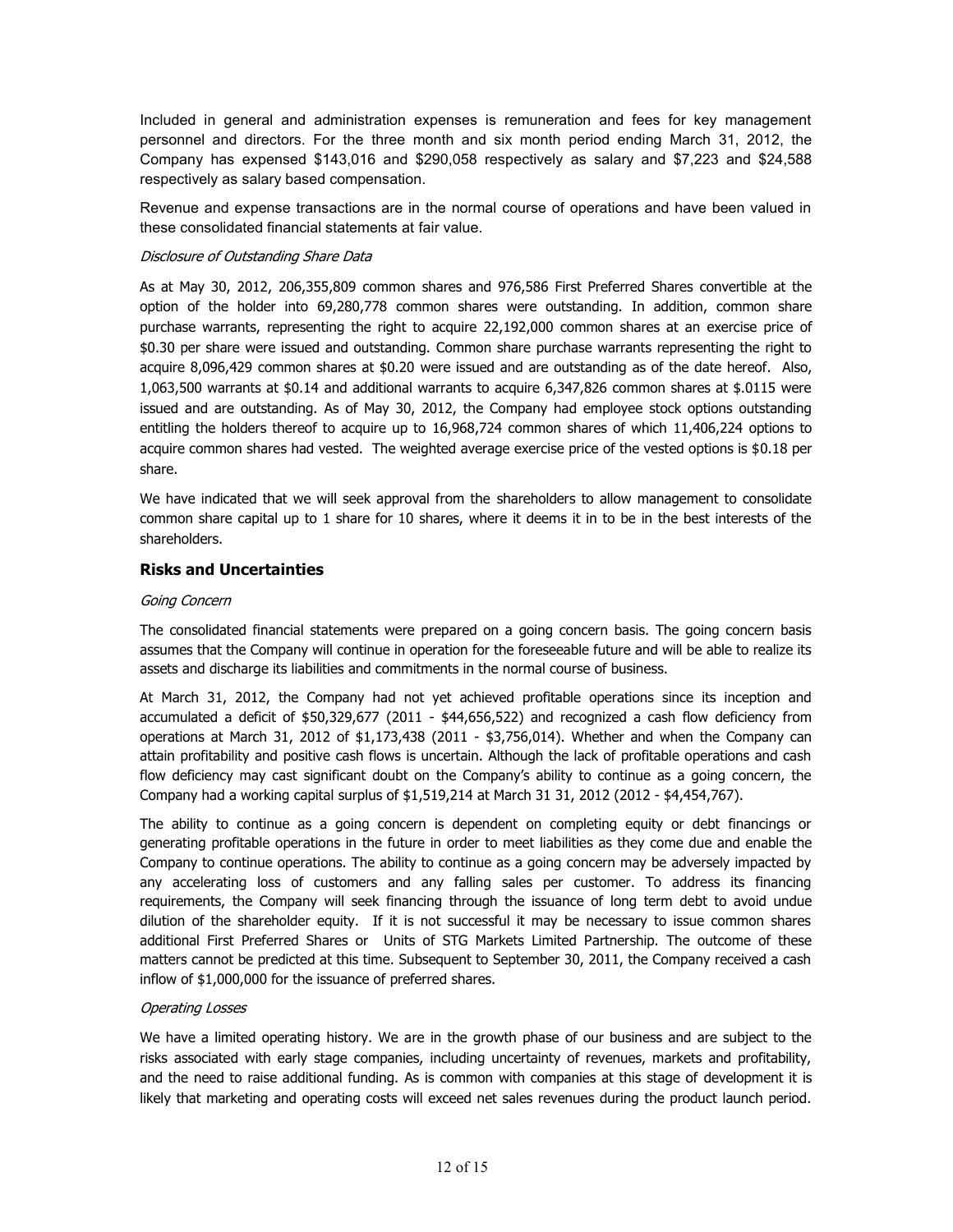Our business and prospects must be considered in light of the risks, expenses and difficulties frequently encountered by companies in the early stage of development, particularly companies in relatively new and evolving markets.

## *Market Acceptance*

Market acceptance of our products represents a challenge for the Company. While there is widespread acceptance of the core value proposition of module power optimization for the solar power industry, the advantages of our approach to power optimization are not well known and our small size and limited financial resources is a deterrent to customers. We are adjusting our strategy to address this risk through OEM, private labelling and/or licensing relationships which will provide better access to the market and alleviate customer concerns.

## *Dependency on Government Policies*

Our business model is highly dependent on growth in the solar power industry which is in turn still dependent on continuing government support for the industry for the foreseeable future although in many markets around the world solar electricity has a comparable cost to grid pricing – a phenomenon known as grid parity which will reduce such dependence. In particular, our business model assumes that much of the growth in this industry will be for rooftop and building integrated solar power systems. In the near term, this is dependent on the structure of the incentives continuing to support these systems. If these incentives were removed or materially changed before the cost of solar electricity becomes competitive with other energy sources, the demand for our products would be materially affected.

Even with continued support for solar PV and continued high growth in the solar industry markets, demand for our products can be volatile and it is more difficult to predict the nature and scope of demand for our class of products than would be the case in a more mature environment. This makes it difficult to plan production to meet demand on a timely basis adding to the financial risk of the business. While our business model attempts to address these risks, there is no assurance that changes in market conditions will not adversely affect liquidity.

# *Competition and Technological Change*

Because we are in a highly competitive market, we may not be able to compete effectively in these markets, and we may lose or fail to gain market share. We face a large number of competitors, many of whom are larger and have greater resources than us, and we expect to face increasing competition in the future. Our competitors may develop products based on new or proprietary technology that have competitive advantages over our products.

Many of our current and potential competitors have longer operating histories, larger customer bases, greater brand recognition and significantly greater financial, sales, marketing, technical and other resources than we do. Our competitors may enter into strategic or commercial relationships on terms that increase their competitiveness. These competitors may be able to respond more quickly to changing customer demand, and devote greater resource to developing, marketing, and selling their products than we can.

Our business model is also highly dependent on market acceptance of the value propositions for our technology. Even if we are successful in gaining market acceptance for our value propositions, there is always the possibility that one of more of our competitors will develop new technology which enables the same value propositions at the same or better cost than we are able to achieve and our business would be adversely affected. It is also possible that one or more of our competitors will attempt to copy our approach and challenge the validity of our patents. While we believe that our patents and other intellectual property are defensible, there is no assurance that a court will not find to the contrary, negatively impacting the value of Sustainable Energy.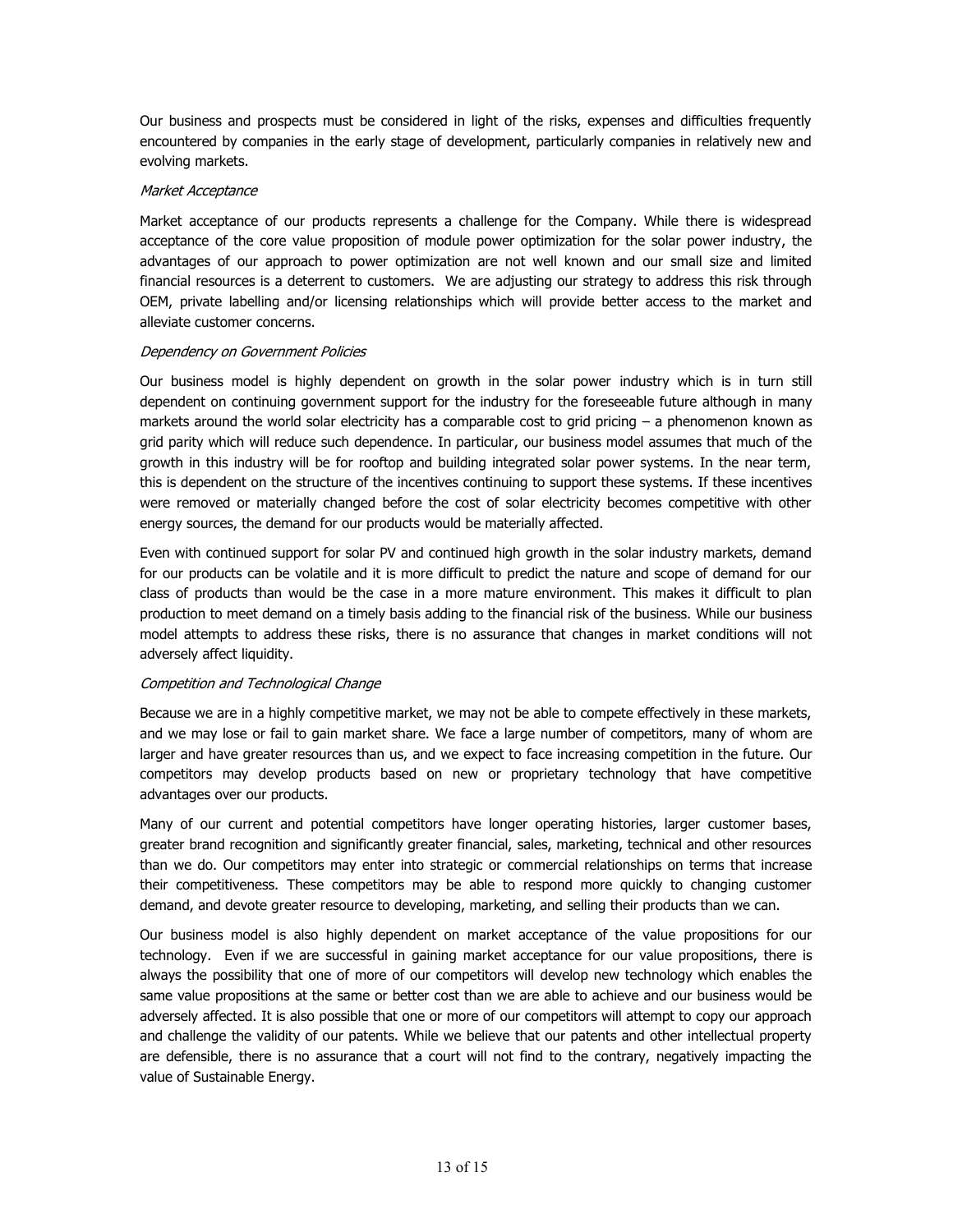## *Manufacturing Cost Targets*

Our business model assumes that we will be able to use our low manufactured cost to penetrate target markets. Delays in reaching adequate rates and efficiencies in production could impair the profitability of our products. Our ability to produce products that are cost effective depends on reaching efficient production levels. In addition, our production process results in the wasting of materials and supplies which must be minimized to produce cost effective products.

The failure to reach adequate production levels and efficiencies would impair our ability to profitably market our products and would have a material adverse effect on our business, results of operation and financial condition. We cannot control the cost of our raw materials. Our principal raw materials are copper and steel. The prices for these raw materials are subject to market forces largely beyond our control and have varied significantly and may vary significantly in the future.

We may not be able to adjust our product prices, especially in the short-term, to recover the costs of increases in these raw materials. Our future profitability may be adversely affected to the extent we are unable to pass on higher raw material or reduce our costs to compensate for such changes.

## *Operation and Supplier Risk*

At our stage of development, there is a greater than normal exposure to the risk that critical components will not be available on a timely basis, negatively impacting our ability to meet delivery commitment on sales contracts. Also with new products there is also a greater risk of failures in quality control a risk that is increased by the limited resources of the Company.

Currently, we outsource our production to a single contract manufacturer and there is a risk that it will not perform on its contractual obligations. There is also a risk that long lead times for critical components may affect production lead times.

Where possible, we address these risks through contract frustration insurance. We also actively monitor critical component suppliers to the contract manufacturer and in some cases invest to secure longer lead time items.

At this stage of our development we have greater exposure to financial loss due to a concentration of customers. This risk is exacerbated by our business strategy which is to develop multi-year multi-megawatt contracts with a few leading market players. We have in the past obtained contract frustration insurance and for Export Development Canada to protect against premature cancellation of the contract or failure to pay for product when due and we intend to continue to do so wherever possible. We also structure our supplier purchase contracts to ensure that we are not over committed to purchase products.

We intend where possible to finance a portion of our product inventory commitments with operating lines of credit. It is our intention wherever possible to obtain contract frustration insurance and to balance the production and sales so as to mitigate the financial risk to the Company to the greatest degree possible. It is possible that we will not be able to obtain such insurance in all cases or that the insurance may not fully cover the exposure to loss. Should this happen there is the potential for financial loss to the Company.

# *Foreign Exchange*

Most of our product sales are and will for the foreseeable future be made in Euros or in US dollars; whereas most of our production costs are incurred in US dollars. To date we have not hedged these transactions except in the form of cash deposits on sales and for the cost of production, and we have no immediate plans to do so. As a result there is a risk that margins will be reduced due to adverse changes in these currencies relative to the Canadian dollar.